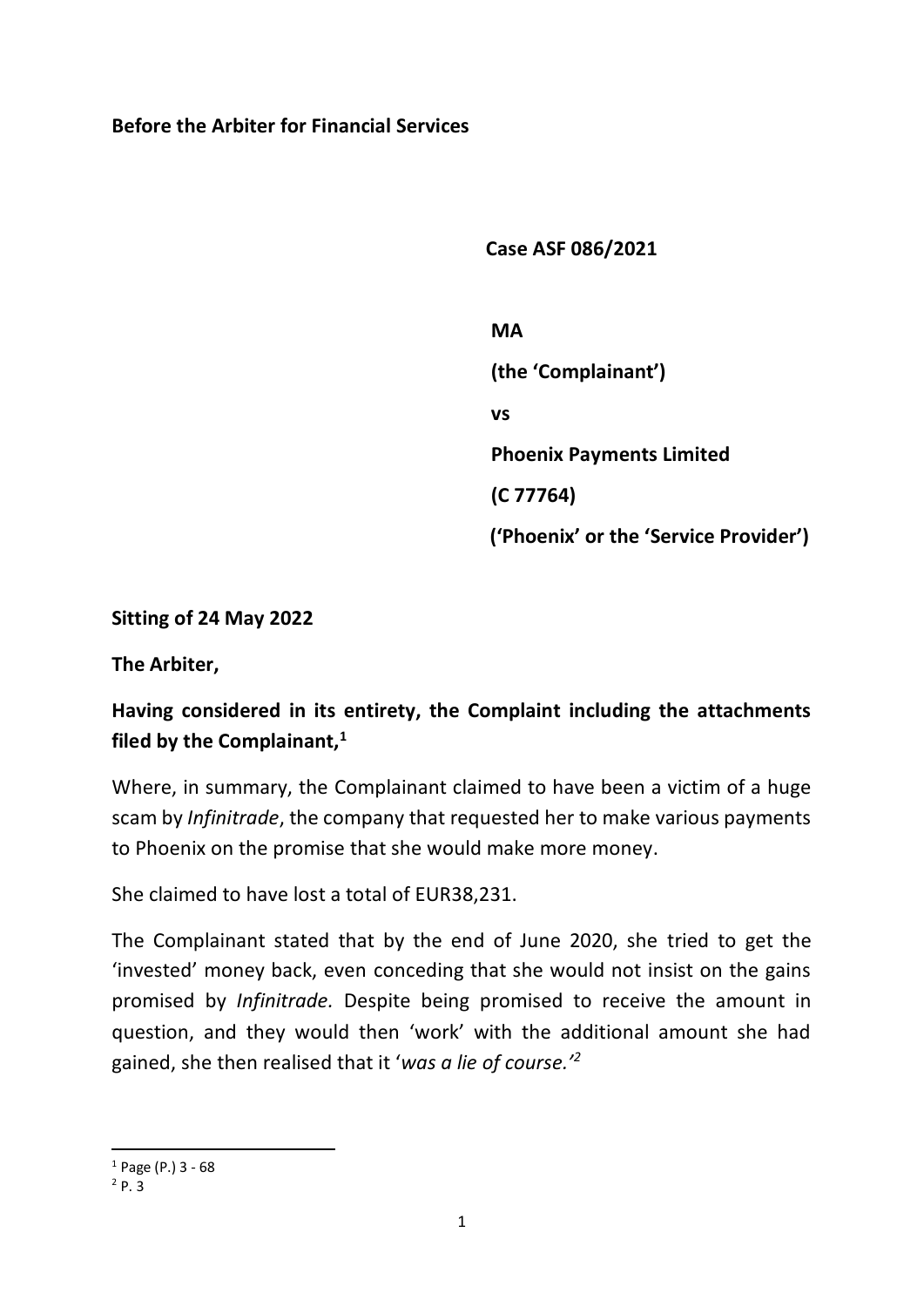The Complainant was an independent travel agent and due to the negative effects of the pandemic, she considered the investments offered to her as *'… a way to survive during the very hard times for us without any income of my work in tourism.'<sup>3</sup>*

The Complainant declared that she attempted several times to communicate with the Service Provider seeking assistance, but *'… were very rude on the phone and by mail, there was no single cooperation from their side. I presume they are a bank used by scammers …'. 4*

Together with the complaint form, the Complainant referred to further details of the case as evidenced in the documentation enclosed with the same complaint form, one of which is a letter of complaint<sup>5</sup>, addressed to Phoenix, whereby, *inter alia*, the Complainant accused the Service Provider of failing to perform adequate anti-money laundering and *know your client* procedures, whilst also failing to *'… adequately investigate the fraudster's accounts and wilfully blinded itself to obvious red flags.'<sup>6</sup>*

Whilst in the letter of complaint addressed to Phoenix, the Complainant is requesting<sup>7</sup> a full refund, in the complaint form, she requests *'… what is possible from your side to be compensated in a way for what happened to me.*' *8*

**Having considered Phoenix's reply<sup>9</sup>** whereby the Service Provider dismisses the allegations raised by the Complainant.

Primarily, Phoenix submitted that the Complainant *'… has never engaged the Company to provide any sort of service to her'*, and thus, declared that it has no contractual arrangement or any obligations towards her. Considering this, and despite having no obligation to do so, Phoenix replied to her complaint when contacted.

Phoenix submitted further that it has no relationship with *Infinitrade,* the company referred to by the Complainant as the one she has engaged with, and

- 4 *Ibid*.
- $5$  P. 8
- $6$  P. 13  $7$  P. 18
- $8p.4$
- <sup>9</sup> P. 72

<sup>3</sup> *Ibid.*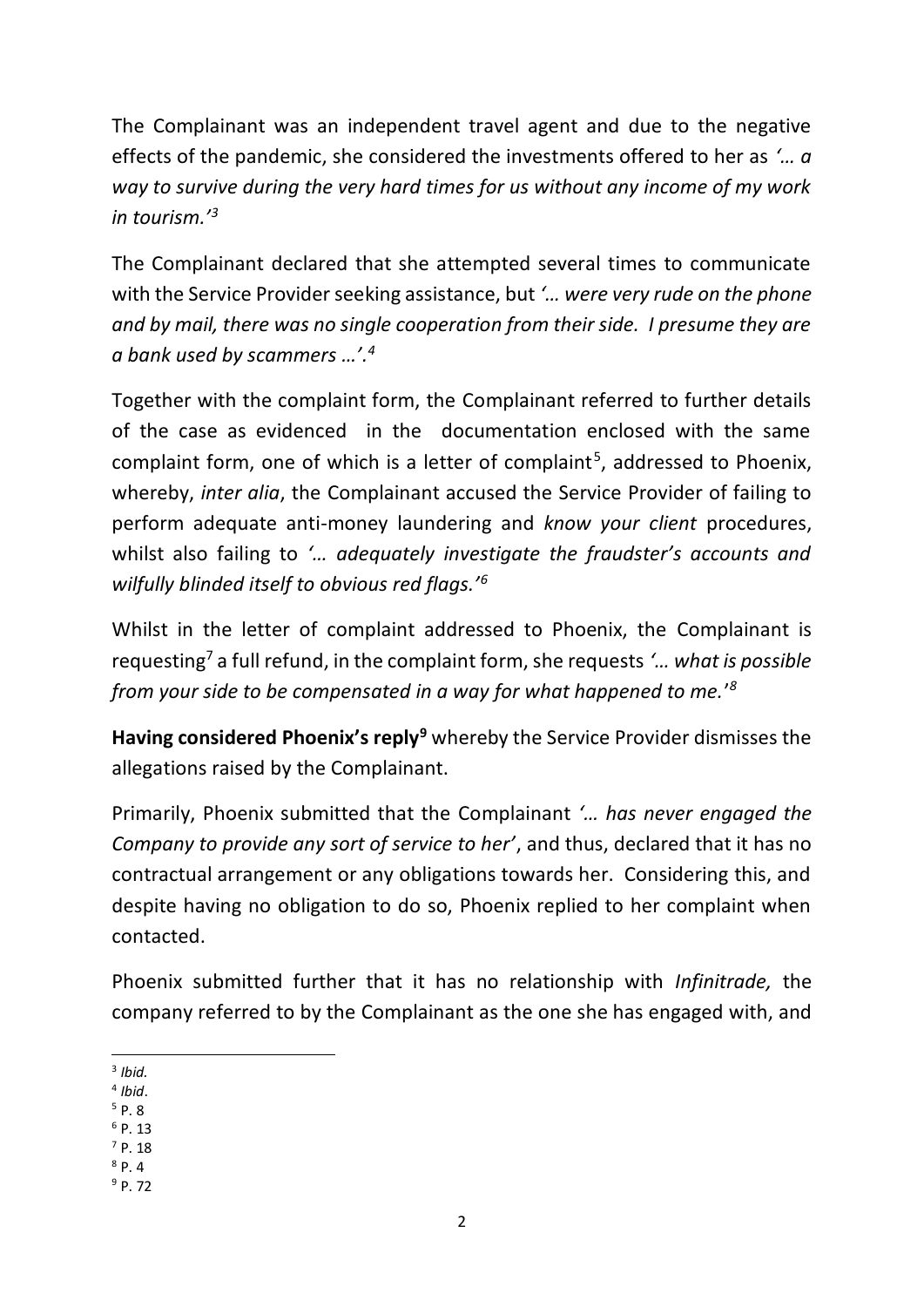submits that *'… the Company holds no records of the said entity and was never a client of the Company.'<sup>10</sup>* 

The Service Provider emphasised that it has no obligations to reimburse the Complainant for acts or omissions carried out by third parties and hence denies all the allegations submitted by the Complainant.

## **Having heard the parties and seen all the documents and submissions made,**

### **Considers:**

The Arbiter notes that the complaint mainly relates as to whether Phoenix had carried out a proper due diligence process of its client, that is, of *Finligue Group OU* or *Infinitrade*, and whether it has taken the relevant measures to preclude the same company from defrauding the Complainant.

The Arbiter further notes that in its reply to the complaint, the Service Provider declared, *inter alia*, that it has no contractual arrangement or obligations towards the Complainant as the latter has never engaged it to provide her with any sort of service.

# *The Arbiter's Competence*

In view of the declaration made by the Service Provider,<sup>11</sup> that it never offered any service to the Complainant, the Arbiter has to decide on his competence.

Article 22(2) of Chapter 555 of the Laws of Malta (the Act) stipulates that:

*'Upon receipt of a complaint, the Arbiter shall determine whether the complaint falls within his competence.'* 

Moreover, Article 19(1) of the Act provides that the Arbiter can only deal with complaints filed by *eligible customers*:

*'It shall be the primary function of the Arbiter to deal with complaints filed by eligible customers through the means of mediation in accordance with Article 24, and where necessary, by investigation and adjudication.'*

<sup>10</sup> p. 72

<sup>11</sup> *Ibid*.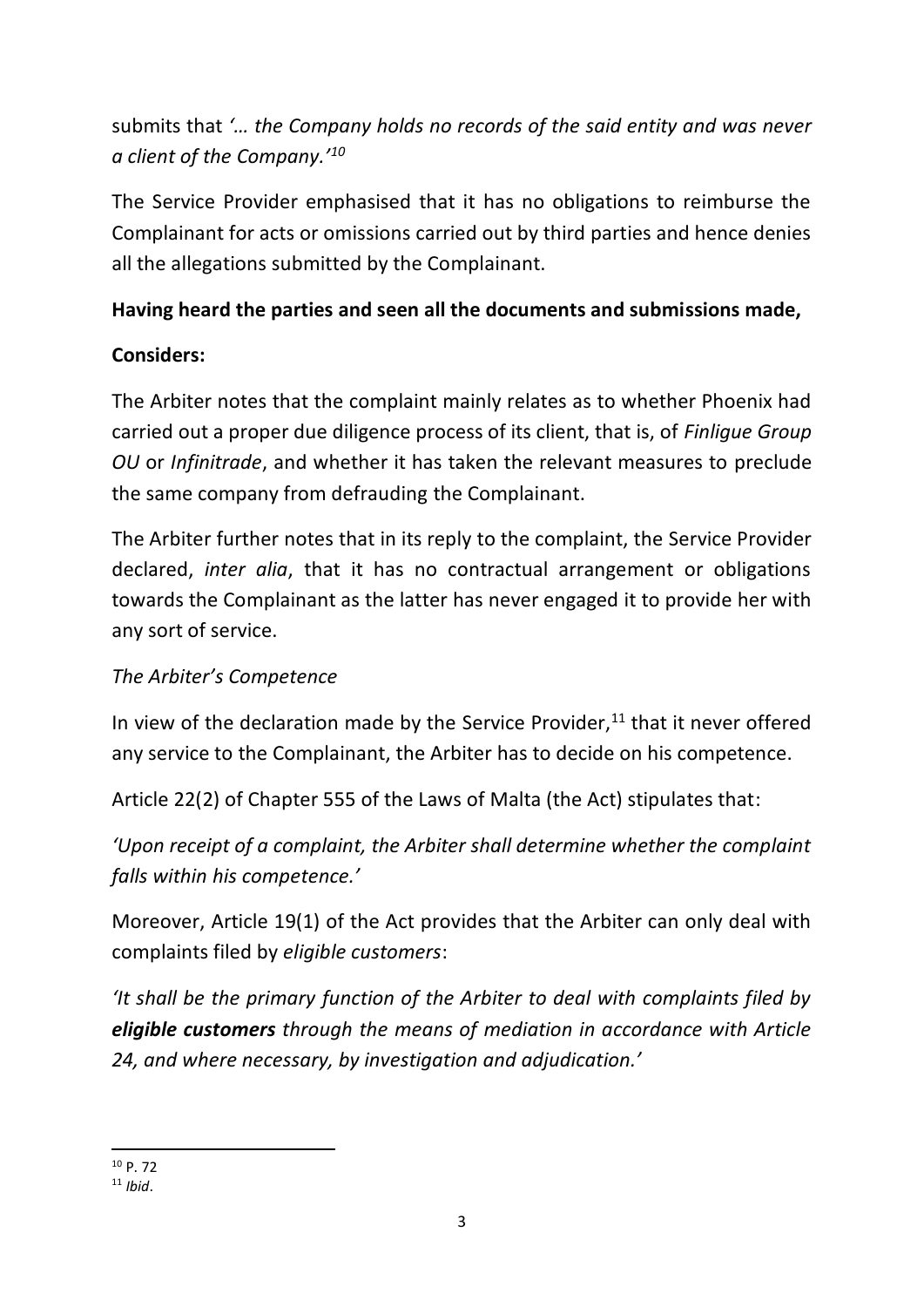The Act stipulates further that:

*'Without prejudice to the functions of the Arbiter under this Act, it shall be the function of the Office:*

*(a) To deal with complaints filed by eligible customers.*' 12

#### **Eligible customer**

Article 2 of the Act defines an *'eligible customer'* as follows:

*'a customer who is a consumer of a financial services provider, or to whom the financial services provider has offered to provide a financial service, or who has sought the provision of a financial service from a financial services provider.'*

The complainant submitted that the investments were made by *Infinitrade* –

*'… the investments made by Infintrade at that time.' 13* 

She has also clearly declared that she fell victim of an alleged scam orchestrated by *Infinitrade.* 

The Complainant admitted that, when transferring payments, she acted on the instructions given to her by the same company.

She stated that:

*'… Infinitrade let me make different payments to the bank Phoenix Payments Ltd, situated in Malta in order to generate more money.'<sup>14</sup>* 

It is evident that at the time the payments were made, her contact was only with *Infinitrade.* 

She further stated that:

*'I have been a victim of a major fraud last year in June 2020, orchestrated by Infinitrade, better known as Finlingue Grupp OU, a client of the financial service provider, Phoenix Payments Limited Paytah.'<sup>15</sup>*

 $12$  Article 11(1)(a) of Chapter 555 of the Laws of Malta

<sup>13</sup> P. 3

<sup>14</sup> *Ibid*.

<sup>15</sup> P. 78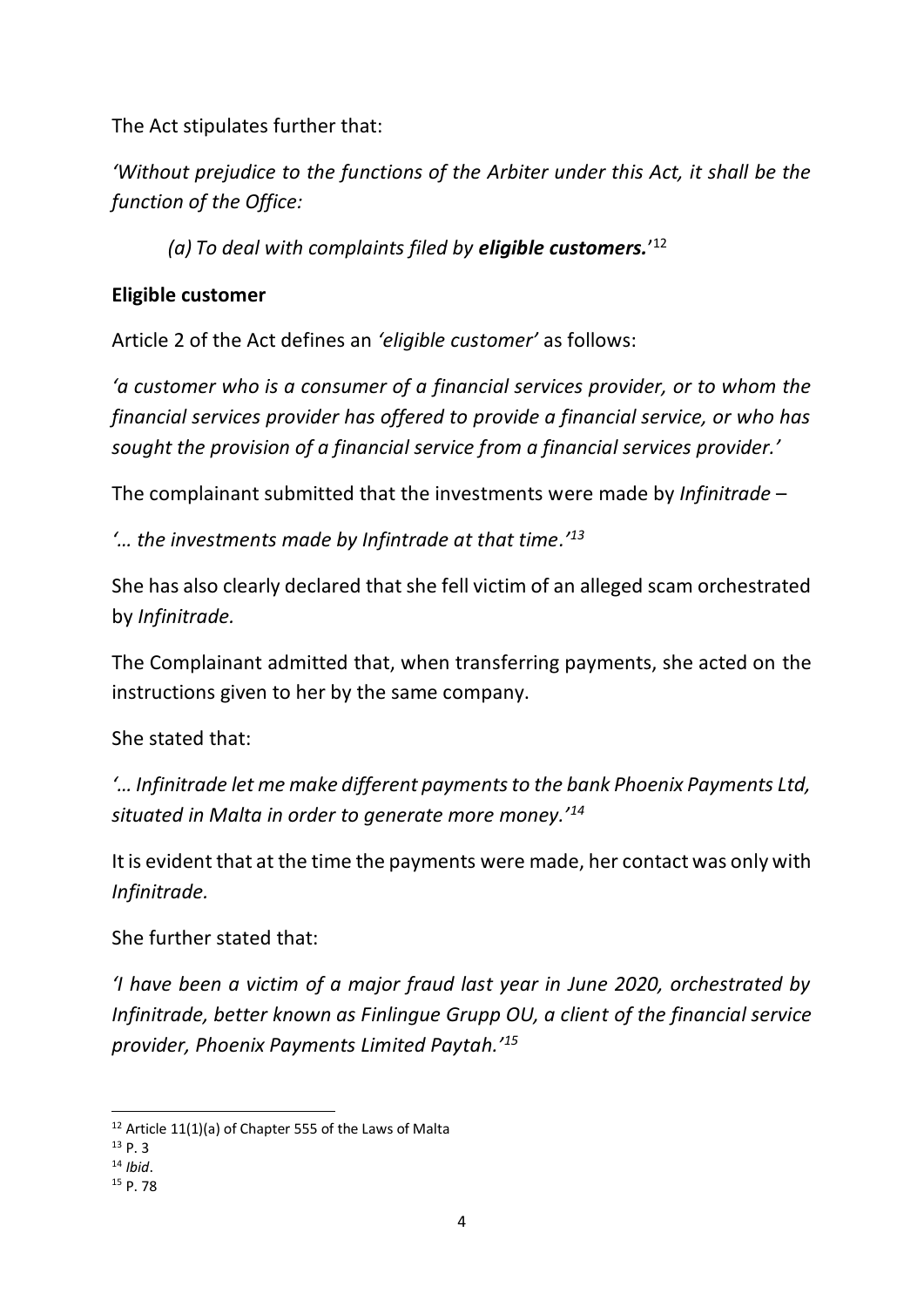Alexandros Giannakellis stated that with regard to *Finlingue Group OU,* they did all the due diligence according to law.

The Complainant was not a customer of Phoenix but her only relationship was with *Infinitrade*/F*inlingue Grupp OU*.

#### **Determination of eligibility**

Considering the above, and having reviewed the circumstances of the case, it is evident that there was no relationship between Phoenix and the Complainant.

Phoenix's representative declared that,

*'Since there is no business relationship between Phoenix and the complainant, Phoenix had no obligation under the applicable AML laws in Malta, to carry out any due diligence on the complainant, nor did it, at any point, have any form of relationship or contact therewith within the context of a service provider/customer relationship.'<sup>16</sup>*

No evidence to the contrary was submitted in this regard.

A complaint with the Arbiter can only be filed against the Service Provider in line with the Act.

Considering the above, it results that the Complainant was not *'a customer who is a consumer'* of Phoenix, neither that Phoenix *'has offered to provide a financial service'* to the Complainant, nor that the Complainant *'has sought the provision of a financial service from Phoenix for the purposes of the Act'*.

Accordingly, the Complainant cannot be deemed an *'eligible customer'* in terms of Article 2 of the Act.

Therefore, the Arbiter does not have the competence to deal with this complaint.

Without entering into the merits of the case, since this case has had an extensive negative psychological impact on the Complainant, and the Complainant declared that even a small compensation would help her recover her mental health, the Arbiter recommends the Service Provider that, purely on an *ex gratia*

<sup>16</sup> P. 88